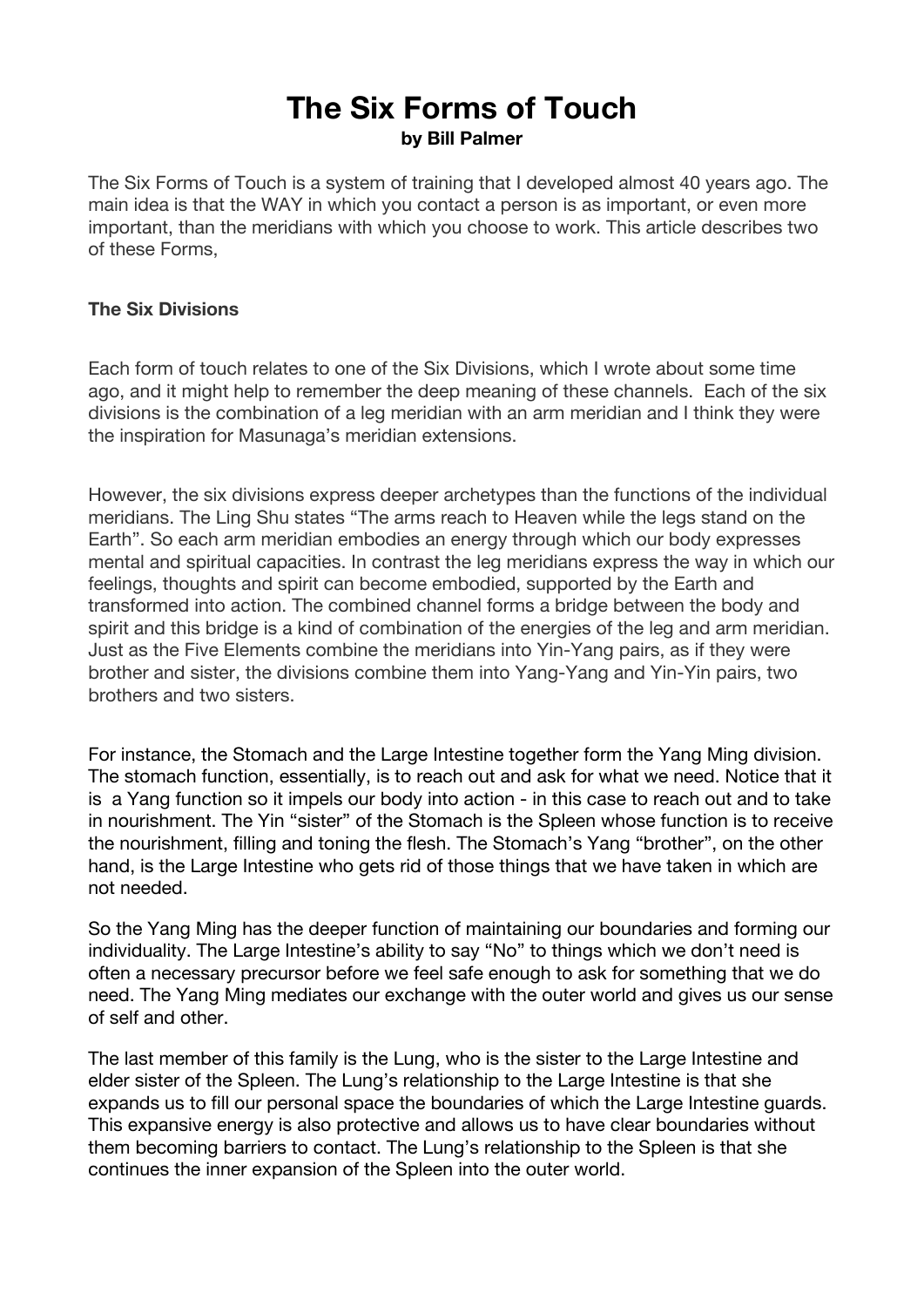Together they make a family which has the profound but simple function of maintaining our sense of self within our exchanges with the outer world.



#### **Forms of Touch**

Although the forms of touch are related to the Six Divisions, they are not treatment techniques. By this I mean that they are not techniques to be used when there is an imbalance in one division. Instead they describe six different dimensions of therapeutic contact and a good therapist will be using all of them. However, if there is an imbalance in one division, then one should be clear that your contact with the client includes the form of touch associated with it.

To illustrate this, let us start by describing the form associated with the YangMing division. The YangMing has the function of actively reaching for what we need and pushing out what we don't need. The important aspect of this division is that it is active, so in order to support its energy the client has to be active and interactive.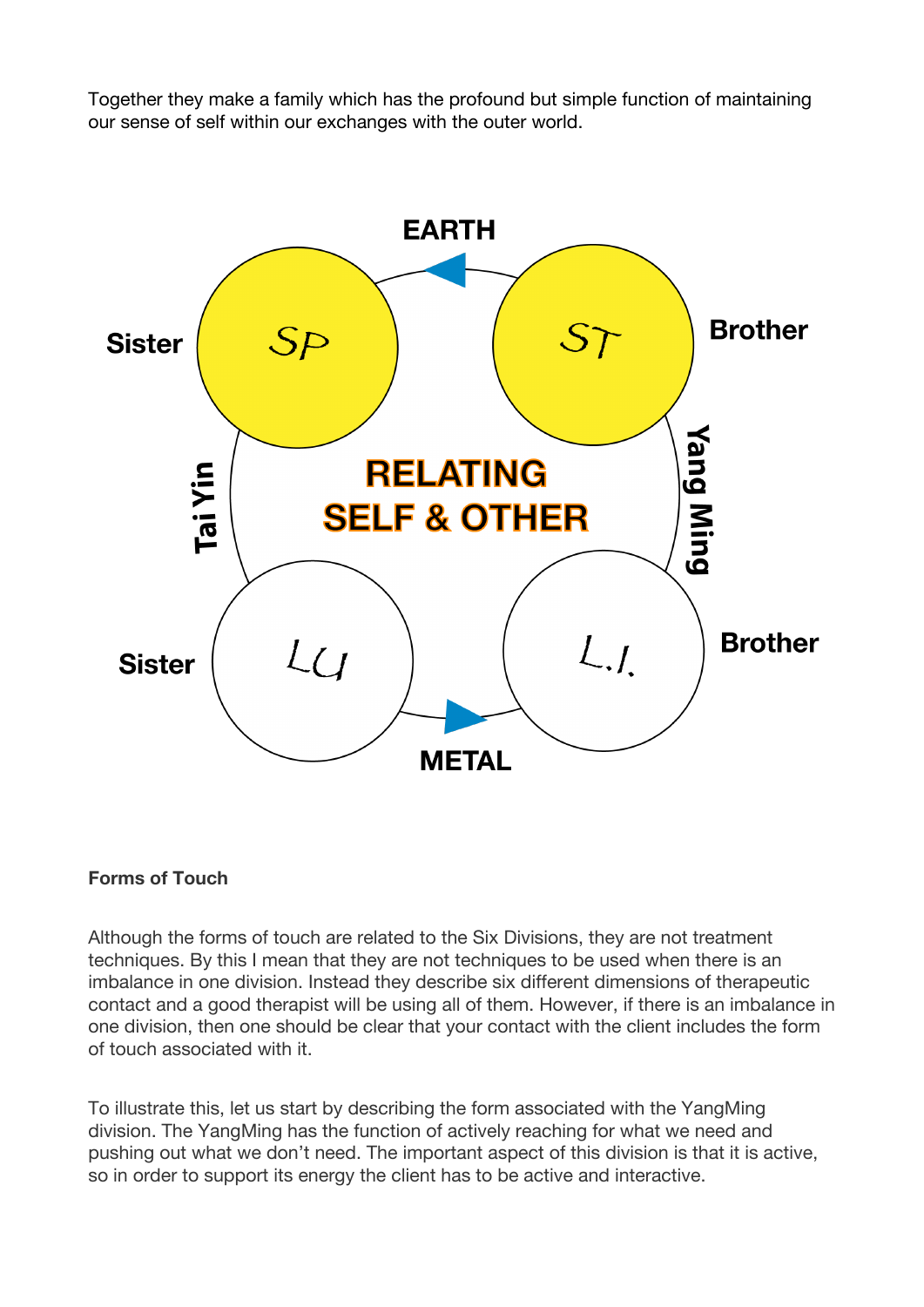This is unusual within the traditional format of a Shiatsu session because, usually, Shiatsu is performed in silence - the client being quite passive and the practitioner making the decisions about what the client needs. This silence also has an important function so I am not disparaging it. But a client who has difficulty with boundaries will often accept without question what someone else thinks they need and is therefore open to abuse in their lives. If we simply follow the routine of diagnosis and silent treatment within the Shiatsu session then we are not helping such a client to develop their active ability to maintain their boundaries.

In fact, I think this is true for many people, who need to have explicit permission to ask for what they need and to say no to things that feel wrong. This is what a strong YangMing gives us. The YangMing form of touch gives this permission and actively helps develop its energy in the client.

All the forms of touch have two aspects:

- A technique which develops a capacity or develops the client's awareness.
- An inner attitude on the part of the practitioner. Our touch subtly transmits our inner state even if the client is not consciously aware of it.

The technique part of YangMing Touch is best performed as an 'awareness exercise'. I help the client to scan through their own body and to notice any places which they feel are significant. This can be difficult for people who are not very aware of their body and I find that at first they only notice places where they feel pain or tension. However, as they receive more bodywork, more subtle sensations come to the surface. I then ask them if there is a place where they would like to be touched and if they are not sure, I just ask them to choose one of the places they noticed in the scanning.

When a person is actually touched, they can usually feel more clearly where they want the contact. It's as if the mind has an idea what the body wants but, when the body is touched, it knows what it needs much more precisely than the mind does. So I immediately give them permission to change their request and to guide me to a place that feels 'right'. I also say that they can ask me to change the quality of touch, for instance to press more deeply or to give soft contact with the palm. By this I'm giving them permission to say no to what I suggest and to ask for exactly what they need. This process is teaching them to listen to what their body wants rather than to what their mind THINKS their body wants.

The 'inner attitude' part of this form of touch requires the practitioner to let go of the desire to fix a problem, to let go of the high status which comes with the ability to diagnose and treat and to be totally open to the requests and corrections of the client. If you are used to deciding where to touch and how to touch it can feel disconcerting, even insulting, to be asked to do something different. Maybe you DO know best but the point is to teach the person to listen to their body and to develop their own expertise. To do that, you must get out of the way and let the other person explore themselves.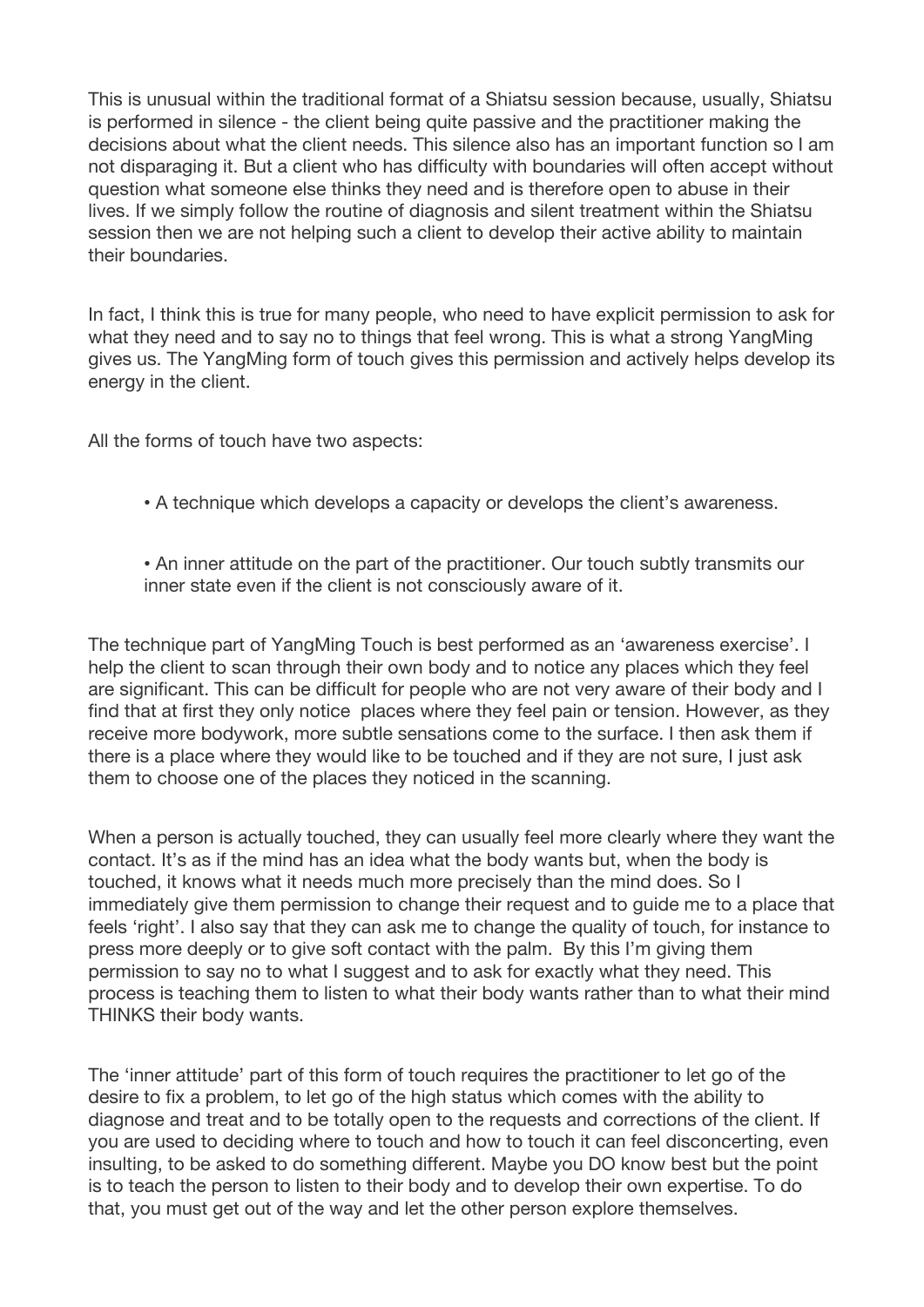It can actually be a great liberation to form a more equal relationship with the client because, face it, there are times when you feel a bit lost and being able to ask the client where they would like to go next keeps contact with them and maintains the flow of the treatment. Moreover, this exercise gives them permission to give useful feedback while you are working.

In summary, YangMing touch is the aspect of therapeutic relationship which is helping a person to listen to their own needs and explore themselves rather than being dependent on the expertise of the therapist. It does not subtract from the competence of the therapist, in fact it needs awareness and skill to create an environment where the client is able to share what they really need and safe enough to guide the therapist while they are working.

# **Tai Yin Touch**

The Yin side of this family of meridians is the TaiYin. It is the combination of Spleen and Lung. As I said before, the connection between these two energy functions is that they are both related to expansion. The Spleen is the ability of the organism to receive nourishment and fill the tissues, toning the organs and the flesh.The Lung takes that expansion further and fills our personal space, making contact with the outer world. Whereas the YangMing governs the gates of our personal space, the TaiYin fills it.

If the TaiYin is not working then there is a tendency to collapse inward and this movement sucks other people in to fill the hole. So it creates a Victim state which feels that it needs Rescue. Stephen Karpman described what he called the 'Drama Triangle', which describes how the Victim role is also vulnerable to abuse. This abuse doesn't have to be evil in intent - the Rescuer can easily cross over boundaries, giving specific advice or performing particular interventions which subtly make the client more dependent on the Rescuer rather than empowering them to be more independent.



The essence of TaiYin touch is that it focuses on meeting someone at their boundary rather than diving in to fix their problems. I often call this form of touch "Front Door Touch" because, energetically, it is analogous to the act of knocking on someone's door and waiting for them to open it, rather than marching into the house and sorting things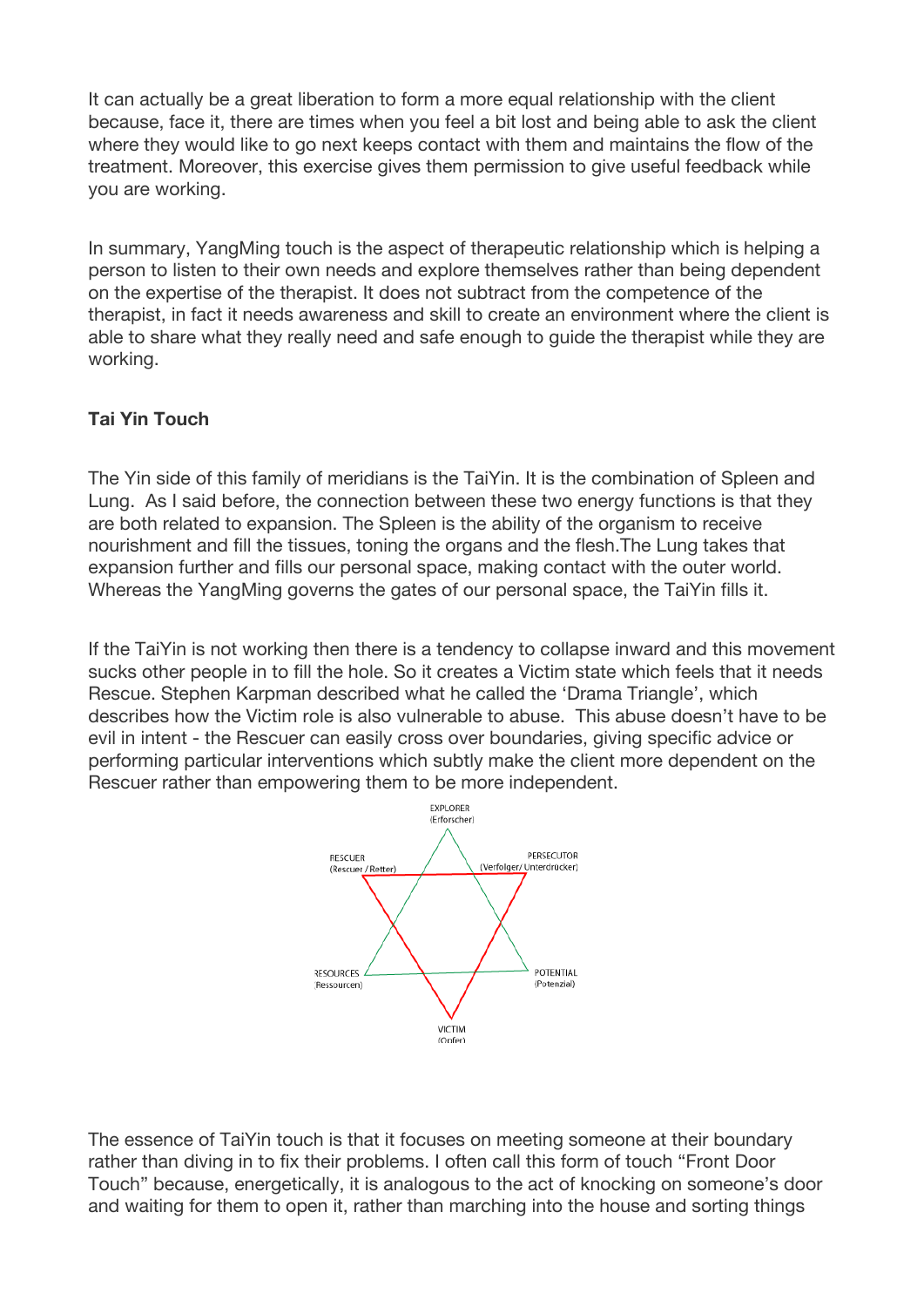out. This is a subtle attitude but makes an enormous difference to the relationship. It covers the way you ask questions, the way you physically touch and the clarity of the contracts you make. For example:

## **Asking open questions**

Open questions help a person to explore themselves and express their hidden feelings rather than simply supplying information to the questioner. This is particularly important in bodywork because open questions help the person to get in touch with their body instead of getting caught up in emotional stories. I call questions that narrow the field and ask for explanations "Pointed Questions". In general pointed questions are asked for the understanding of the the practitioner, to help them make a diagnosis. Open questions, on the other hand, are asked for the benefit of the client. For instance:

**Client**: "Im feeling angry today"

**Pointed Question**: What happened to make you angry? (*This takes the client away from the present, away from their body and into the past. Energetically this is an inward direction and doesn't help the client to express their present feelings. It enmeshes them in a story)*

**Open Questions**: Where do you feel that in your body? If you were to express that feeling with a movement, what would you do? Etc.

With open questions you are not trying to analyse or diagnose or fix things, but they stimulate the client to explore and express. In other words, energetically, they stimulate expansion and so activate the TaiYin.

## **Touching the Superficial Fascia**

When one stretches a muscle there is a point of "first contact" where you have taken up the slack in the muscle fibres but have not begun to lengthen them. If you stay at that point then the receiver has the opportunity to let go, open up and lengthen the muscle themselves instead of being passively stretched, This is again analogous to knocking on the door and waiting for the owner to come to you.

In the same way, when one presses a tsubo, there is a point of first contact. This occurs when the touch has taken up the looseness in the skin and meets the elasticity of the layer of fascia just underneath it. This layer has only recently been recognised by anatomists for what it is. Previously it was just seen as subcutaneous fat, but actually it is a tough layer of loose knit connective tissue holding the fat cells. Moreover, it has recently been found that this layer also contains a large number of sensory nerves mainly stretch receptors - which sense the movements of the muscles and organs below. It covers the whole body like an internal diving suit and, just as the skin is a sense organ facing outwards to sense the world through touch, this "superficial fascia" is a sense